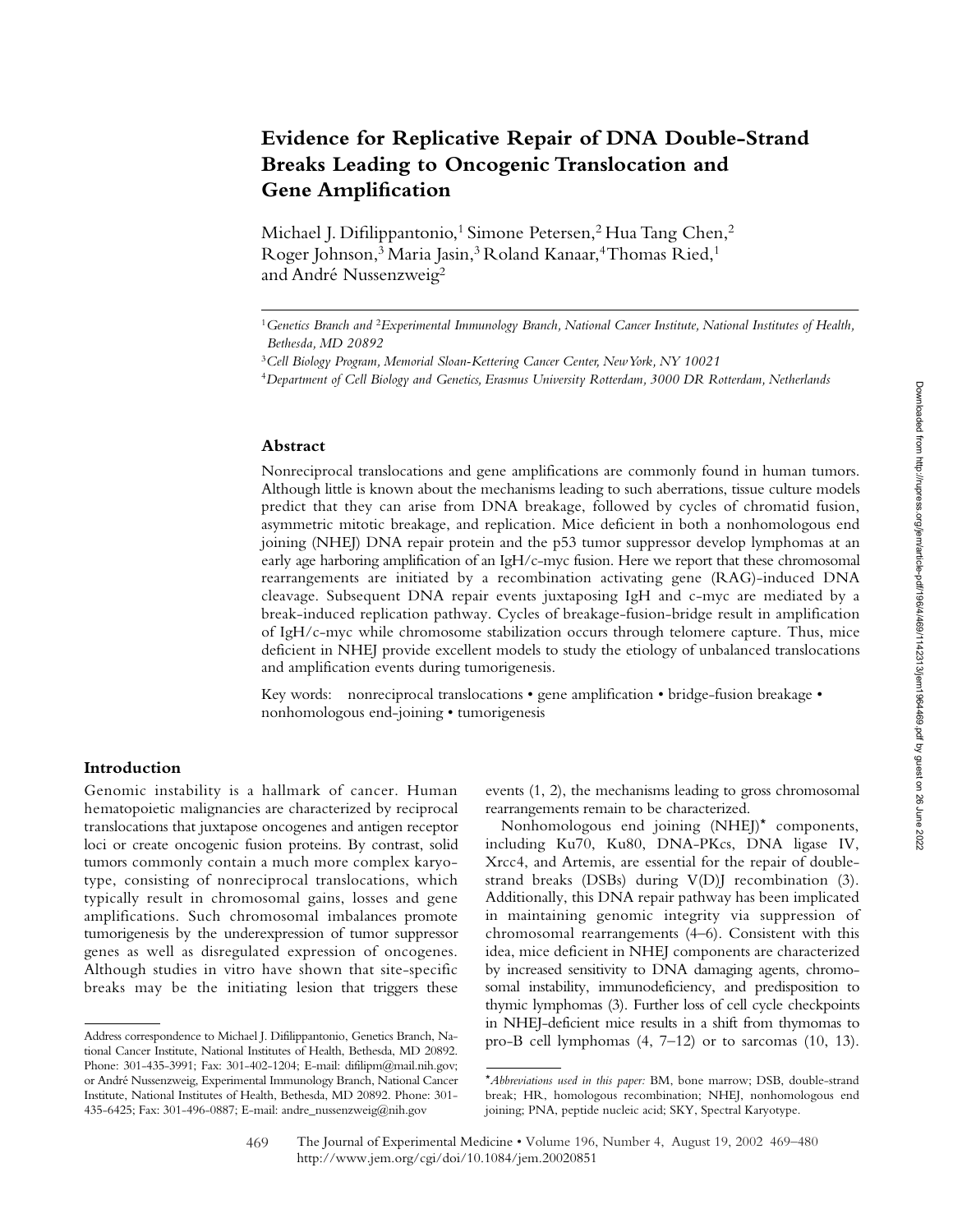Defects in NHEJ components have also been observed in patients with multiple myelomas (14), leukemia (15), and a disorder resembling Nijmegen breakage syndrome (NBS) (16). Thus, loss of the NHEJ repair pathway has implications in a broad spectrum of tumor types.

To understand the mechanisms by which aberrant chromosome rearrangements occur in the absence of NHEJ, we molecularly characterized pro-B cell lymphomas from mice deficient for Ku and p53. All of these tumors harbor coamplification of the IgH and c-myc loci on either derivative chromosomes 12 or 15 (4). Our data provide evidence that unresolved RAG-mediated breaks during V(D)J recombination trigger a nonreciprocal replication pathway (i.e., break-induced-replication), leading to the juxtaposition of IgH and c-myc loci. Subsequent attempts to stabilize the end of the derivative chromosome result in amplification of these genes by cycles of breakage-fusion-bridge and capture of telomere sequences from other chromosomes.

#### **Materials and Methods**

*Generation and Screening of Mice.* Ku70 mutant mice were generously provided by Dr. Fred Alt, The Children's Hospital and The Center for Blood Research, Boston, MA (17). p53<sup>-/-</sup> mice were obtained from Taconic Laboratories, and p53 genotyping was performed as described (18, 19). Mice heterozygous for Ku70 and p53 were crossed to obtain progeny homozygous for both Ku70 and p53 null alleles.  $Ku80^{-/-}p53^{-/-}$  mice were described previously (4) while the Ku80<sup>-/-</sup> mice were generated by intercrossing Ku80<sup>+/-</sup>ATM<sup>+/-</sup> mice and were either heterozygous or homozygous wild-type at the ATM locus. Mice heterozygous for Ku80 and p53 (20) were bred with Rad54<sup>-/-</sup> mice (21) to obtain F1 Rad54<sup>+/-</sup>Ku80<sup>+/-</sup>p53<sup>+/-</sup> offspring. The Rad54 mutation was fixed by crossbreeding F1 animals.  $\rm Rag2^{-/-}$ mice were purchased from Taconic Laboratories.

*Spectral Karyotyping and FISH.* Suspensions of tumor cells were grown in RPMI plus 10% FBS plus 50 U/ml of IL-7 (R&D Systems) and 20 U/ml of IL-2 (Boehringer). Tumor cells were arrested at mitosis with Colcemid (GIBCO BRL) treatment at 0.1  $\mu$ g/ml for 0.5–3 h. Mitotic chromosome spreads were prepared following standard procedures, and Spectral Karyotype (SKY) analysis was performed as described (22). For FISH analysis, metaphases were hybridized with BAC probes for the following regions: IgH C $\alpha$  (from C $\gamma$ 1 to 3' of C $\alpha$ ) and IgH C $\mu$  were obtained by PCR screening of a BAC library with gene-specific primers (22), IgH variable region representing the distal end of the V cluster (VJ588) (provided by Dr. Riblet, Torrey Pines Institute for Molecular Studies, San Diego, CA), c-myc, 15 subtelomeric region, and two BAC clones containing the breakpoint of chromosome 15 observed in PKT2 (see below). Flow sorted single chromosomes were used for painting probes. A telomere repeat-specific peptide nucleic acid (PNA) probe labeled with Cy3 (Applied Biosystems) was hybridized with PCR-generated chromosome-specific painting probes in 50% Formamide/20% dextran sulfate/2 $\times$  SSC at 37 C overnight. Slides were then washed three times in 50% Formamide/2 $\times$  SSC at 37°C, 2 times in 0.1 $\times$  SSC at 60°C, and finally in  $4 \times$  SSC/Tween 20 at 37°C. Slides were then processed following standard FISH detection of the painting probes.

*Sequencing of Breakpoints and Identification of BAC Clones.* The breakpoint fusion from tumors PKT2, PKT7, and PKT13 were obtained by digestion circularization PCR (4, 23). A search of the mouse database with the breakpoint sequences enabled us to determine which bases were derived from chromosomes 12 and 15 and to determine the proximity and orientation of these sequences with regard to the c-myc gene. BAC clones for mapping of the breakpoints were obtained by screening the RPCI-23 mouse BAC library with a 23-mer oligonucleotide derived from the 174-bp chromosome 15-specific sequence at the PKT2 breakpoint. Fingerprint analysis enabled the selection of clones with a minimum overlap as well as clones in the contig that provided the largest coverage.

#### **Results**

*Ku80*-*/*- *Thymic Lymphomas.* Several mouse strains (Ku70<sup>-/-</sup>, Ku80<sup>-/-</sup>, SCID, ATM<sup>-/-</sup>, PARP<sup>-/-</sup>) deficient in V(D)J recombination and/or DNA damage responses are susceptible to thymic lymphomas (4, 10, 17, 24–27). Cytogenetic analysis has only been described for  $ATM^{-/-}$ lymphomas, where failure to correctly resolve V(D)Jinduced double strand breaks at the  $TCR\alpha/\delta$  locus in developing thymocytes results in the translocation of chromosome 14 to other chromosomes (22, 24). Ku80-deficient mice succumb at a low frequency to late onset development of thymic lymphomas. FACS® analysis of cell surface markers indicates that  $Ku80^{-/-}$  tumors arose during the double positive  $CD4+CD8+$  stage of T cell (Thy1.2<sup>+</sup>) development (not shown), similar to the phenotype observed in ATM<sup>-/-</sup> mice. Analysis of six Ku80<sup>-/-</sup> tumors revealed that although chromosome 14 was sometimes rearranged to other chromosomes (L796 and L2283), none of these translocation events involved either the TCR $\beta$  or TCR $\alpha$  loci (Table I). These results differ from those in  $ATM^{-/-}$  thymomas (22) despite heterozygosity for the ATM gene in three of the mice. Thus, the absence of Ku80 at RAGinduced DSB during V(D)J recombination in developing T cells does not result in the aberrant ligation of TCR loci to another chromosome, as in ATM-deficient mice (22). A full description of the karyotype can be found at http:// www.ncbi.nlm.nih.gov/sky/skyweb.cgi.

*IgH/c-myc Rearrangements Are Independent of Rad54 but Require Rag-mediated Cleavage.* On a p53-null background, loss of Ku70 promotes the rapid onset of pro-B cell lymphomas associated with rearrangement and amplification of IgH and c-myc loci (Table I). Alternative DNA repair pathways, such as homologous recombination (HR) could facilitate promiscuous chromosomal fusions in NHEJ/p53-deficient mice. To assess the role of Rad54 mediated HR in lymphoma development, we generated Rad54<sup>-/-</sup>Ku80<sup>-/-</sup>p53<sup>+/-</sup> and Rad54<sup>-/-</sup>Ku80<sup>-/-</sup>p53<sup>-/-</sup> mice. 20% of Rad54<sup>-/-</sup>Ku80<sup>-/-</sup>p53<sup>+/-</sup> mice died between the ages of 3–5 mo of thymic lymphoma (Table I). Similar to Ku80<sup>-/-</sup> thymic lymphomas, Rad54<sup>-/-</sup>Ku80<sup>-/-</sup>  $p53^{+/-}$  tumors did not contain translocations involving  $TCR\alpha$  or  $TCR\beta$  loci (Table I). A shift to the rapid development of pro-B cell lymphomas, however, occurred in  $RAD54^{-/-}Ku80^{-/-}p53^{-/-}$  mice. These tumors were similar to the  $Ku^{-/-}p53^{-/-}$  pro-B cell lymphomas in that they contained translocations involving chromosomes 12 and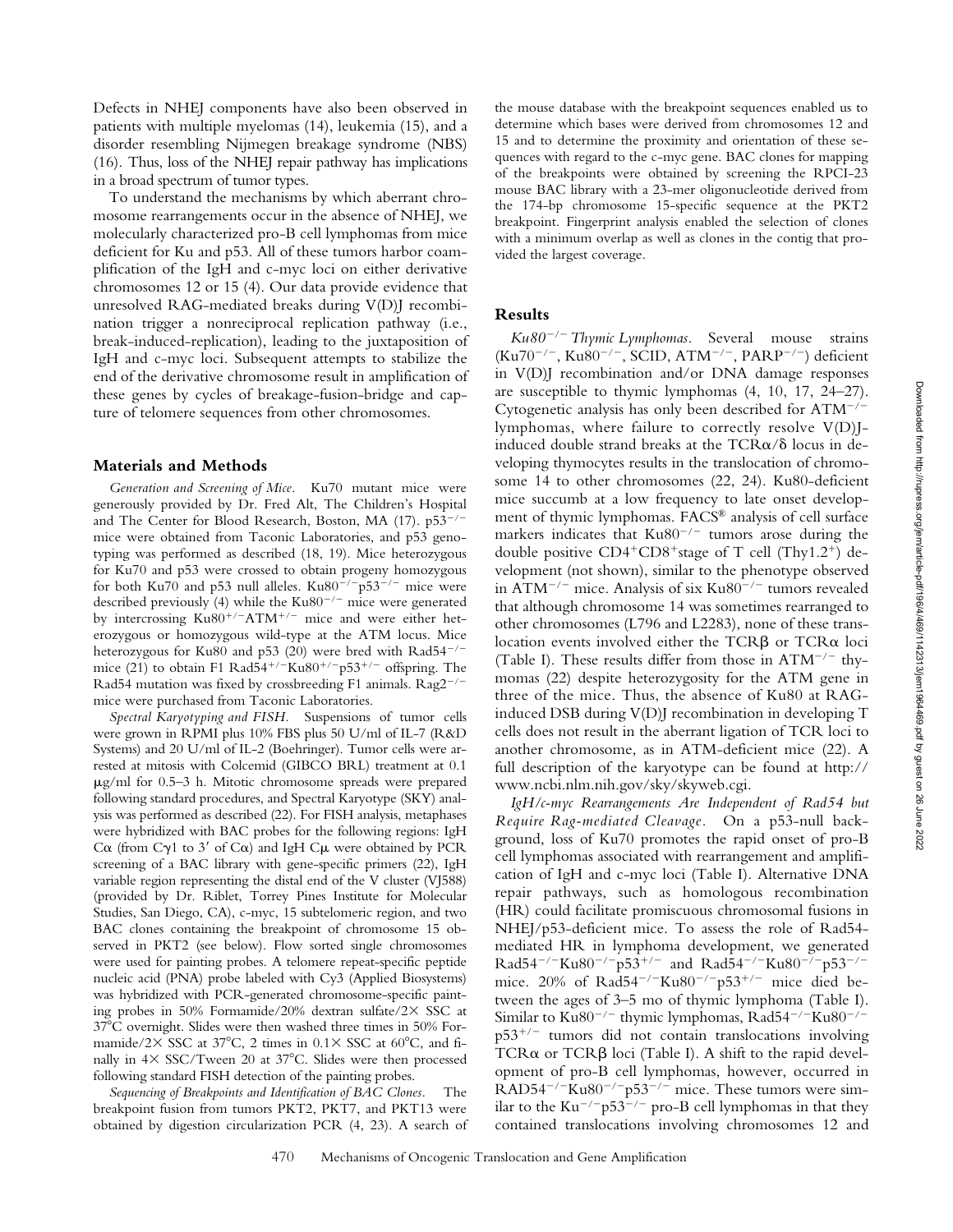| Tumor<br>no.     | Genotype                                                                        | Immunophenotype     | Composite karyotype                                                      | Locus<br>involvement |      |                  | Amplification |       |
|------------------|---------------------------------------------------------------------------------|---------------------|--------------------------------------------------------------------------|----------------------|------|------------------|---------------|-------|
|                  |                                                                                 |                     |                                                                          | TCR                  | IgH  | Age of<br>onset  | IgH           | c-myc |
| L796             | $Ku80^{-/-}ATM^{+/+}$                                                           | Thymic lymphoma     | $39, X, -X,$ or Y, T $(2:13)(B;C1), Rb(7.15), T(13;2)(B;B)$ , +15        | No                   | n.d. | 7 mo             | No            | No    |
| L2282            | $Ku80^{-/-}ATM^{+/+}$                                                           | Thymic lymphoma     | 40, XX. T(3;14)(H4; E3)                                                  | No                   | n.d. | $6 \text{ mo}$   | No            | No    |
| L2283            | $Ku80^{-/-}ATM^{+/+}$                                                           | Thymic lymphoma     | $40, XX, T(7;14)(B;D), Rb(13.17), T(14;7)(C;C), +15$                     | No                   | n.d. | $13 \text{ mo}$  | No            | No    |
| L387             | $Ku80^{-/-}ATM^{+/-}$                                                           | Thymic lymphoma     | $42, XY, del(12)(F)$ , +Rb(14.14), -14[2], +15                           | No                   | n.d. | 7 mo             | No            | No    |
| L2240            | $Ku80^{-/-}ATM^{+/-}$                                                           | Thymic lymphoma     | $40, XX, Rb(5,18)[1], Rb(13.14)[1], Rb(15.15), +15$                      | No                   | n.d. | 8 <sub>mo</sub>  | No            | No    |
| L3835            | $Ku80^{-/-}ATM^{+/-}$                                                           | Thymic lymphoma     | $42, X, T(X; 4)(F; C), del(13)(A2 \rightarrow A5), +15, +T(15; 1)(C; D)$ | No                   | n.d. | 7 mo             | No            | No    |
| PKT1             | $Ku80^{-/-}p53^{-/-}$                                                           | Pro-B cell lymphoma | $39-49, XY, +1, +5, T(12; 15; 3; 11) \text{ OR } T(12; 15; 3)x2, +14$    | n.d.                 | Yes  | $2 \text{ mo}$   | Yes           | Yes   |
| PKT <sub>2</sub> | Ku80 <sup>-/-</sup> p53 <sup>-/-</sup>                                          | Pro-B cell lymphoma | $39-41, XX, +3, T(12;15), \text{dup}(15)$                                | n.d.                 | Yes  | $2 \text{ mo}$   | Yes           | Yes   |
| PKT3             | Ku80 <sup>-/-</sup> p53 <sup>-/-</sup>                                          | Pro-B cell lymphoma | 38-42, XY, T(12; 15), T(15; 12) OR T(15; 12; 16)                         | n.d.                 | Yes  | $2 \text{ mo}$   | Yes           | Yes   |
| PKT4             | $Ku80^{-/-}p53^{-/-}$                                                           | Pro-B cell lymphoma | 39-40, XY, T(12;15), T(15;12), dup(16)                                   | n.d.                 | Yes  | $2 \text{ mo}$   | Yes           | Yes   |
| PKT5-13          | $Ku80^{-/-}p53^{-/-}$                                                           | Pro-B cell lymphoma | n.d.                                                                     | n.d.                 | Yes  | $2 \text{ mo}$   | Yes           | Yes   |
| PK7T1            | Ku70 <sup>-/-</sup> p53 <sup>-/-</sup>                                          | Pro-B cell lymphoma | T(12;15), T(15;12;?)                                                     | n.d.                 | Yes  | $2 \text{ mo}$   | Yes           | Yes   |
| PK7T2            | $Ku70^{-/-}p53^{-/-}$                                                           | Pro-B cell lymphoma | T(12;15)                                                                 | n.d.                 | Yes  | $3 \text{ mo}$   | Yes           | Yes   |
| PK7T3            | $Ku70^{-/-}p53^{-/-}$                                                           | Pro-B cell lymphoma | T(12;15), T(15;12;?)                                                     | n.d.                 | Yes  | $3 \text{ mo}$   | Yes           | Yes   |
| PK7T4            | $Ku70^{-/-}p53^{-/-}$                                                           | Pro-B cell lymphoma | n.d.                                                                     | n.d.                 | Yes  | $2 \text{ mo}$   | Yes           | Yes   |
| N10527           | Ku80 <sup>-/-</sup> p53 <sup>-/-</sup> RAD54 <sup>-/-</sup> Pro-B cell lymphoma |                     | T(12;15), T(15;12;3)                                                     | n.d.                 | Yes  | $1.5 \text{ mo}$ | Yes           | Yes   |
| N9984-B          | Ku80 <sup>-/-</sup> p53 <sup>-/-</sup> RAD54 <sup>-/-</sup> Pro-B cell lymphoma |                     | T(12;15)                                                                 | n.d.                 | Yes  | $3 \text{ mo}$   | No            | No    |
|                  | N9984-T Ku80 <sup>-/-</sup> p53 <sup>-/-</sup> RAD54 <sup>-/-</sup>             | Thymic lymphoma     | $T(12;15)$ , $T(14;16)$ , $Rb(7.18)$                                     | No                   | n.d. | $3 \text{ mo}$   | No            | No    |
| N10238           | Ku80 <sup>-/-</sup> p53 <sup>+/-</sup> RAD54 <sup>-/-</sup>                     | Thymic lymphoma     | $T(4;14)$ , $T(14;4)$ , $T(12;13)$                                       | No                   | n.d. | $3 \text{ mo}$   | No            | No    |
| N10449           | Ku80 <sup>-/-</sup> p53 <sup>+/-</sup> RAD54 <sup>-/-</sup>                     | Thymic lymphoma     | n.d.                                                                     | n.d.                 | n.d. | 4 mo             | No            | No    |
| N9454            | Ku80 <sup>-/-</sup> p53 <sup>-/-</sup> RAG <sup>-/-</sup>                       | Thymic lymphoma     | Polyploid, aneuploid                                                     | No                   | n.d. | $3 \text{ mo}$   | No            | No    |
| N8839            | Ku80 <sup>-/-</sup> p53 <sup>-/-</sup> RAG <sup>-/-</sup>                       | Thymic lymphoma     | n.d.                                                                     | n.d.                 | n.d. | $3 \text{ mo}$   | No            | No    |
| N10611           | $Ku80^{-/-}p53^{-/-}RAG^{-/-}$                                                  | Thymic lymphoma     | Polyploid, aneuploid                                                     | No                   | n.d. | $3 \text{ mo}$   | No            | No    |
| N10184           | Ku80 <sup>-/-</sup> p53 <sup>-/-</sup> RAG <sup>-/-a</sup>                      | Thymic lymphoma     | Polyploid, aneuploid                                                     | N <sub>0</sub>       | n.d. | $3 \text{ mo}$   | No            | No    |
| N9700            | Ku80 <sup>+/-</sup> p53 <sup>-/-</sup> RAG <sup>-/-a</sup>                      | Thymic lymphoma     | Polyploid, aneuploid                                                     | No                   | n.d. | $4 \text{ mo}$   | No            | No    |
| N10214           | Ku80 <sup>+/-</sup> p53 <sup>-/-</sup> RAG <sup>-/-a</sup>                      | Thymic lymphoma     | Polyploid, aneuploid                                                     | No                   | n.d. | $5 \text{ mo}$   | No            | No    |

The immunophenotype as determined by FACS® analysis is indicated for each of the tumors. Due to the instability of some of the tumors, composite karyotypes represent the most commonly observed clonal aberrations by SKY. Due to the high chromosome instability and polyploid nature of the Ku/p53/RAG tumors, it was not possible to derive a representative composite karyotype. Ku70<sup>-/-</sup>p53<sup>-/-</sup> tumors were analyzed with painting probes specific for chromosomes 12 and 15. Columns labeled TCR and IgH refer to the involvement of these loci in chromosome translocations as determined by SKY and/or gene specific (Tcr $\alpha$ , Tcr $\beta$ , Ig VH, and Ig C $\alpha$ ) BAC probes. n.d., not determined.

a Mice additionally expressing a rearranged T cell receptor transgene (AND). The AND transgene did not change the age of onset, the type of tumor or karyotype.

15. Probes complementary to the IgH  $C\alpha$  and c-myc genes further demonstrated the juxtaposition and amplification of these genes in each tumor (Table I; see below). These results indicate that certain aspects of HR, such as Rad54 dependent sister chromatid exchanges (28), are not required for the chromosomal rearrangements characteristic of NHEJ/p53-deficient B-lineage tumors.

The IgH locus in the mouse is oriented such that transcription initiates at the telomeric V regions and proceeds downstream toward the more centromeric constant regions

(see Fig. 4). In  $Ku80^{-/-}p53^{-/-}$  lymphomas, chromosome 15 was translocated to chromosome 12 upstream of the JH segments while the more telomeric variable (VH) region was lost, suggesting that these events were initiated by Rag-mediated cleavage (4). To directly test the requirement for V(D)J recombination in the generation of pro-B cell lymphomas, we generated  $Ku80^{-/-}p53^{-/-}RAG2^{-/-}$ mice. These mice did not succumb to pro-B cell lymphomas, but unexpectedly, developed thymic lymphomas at approximately the same time (3 mo) that pro-B cell lym-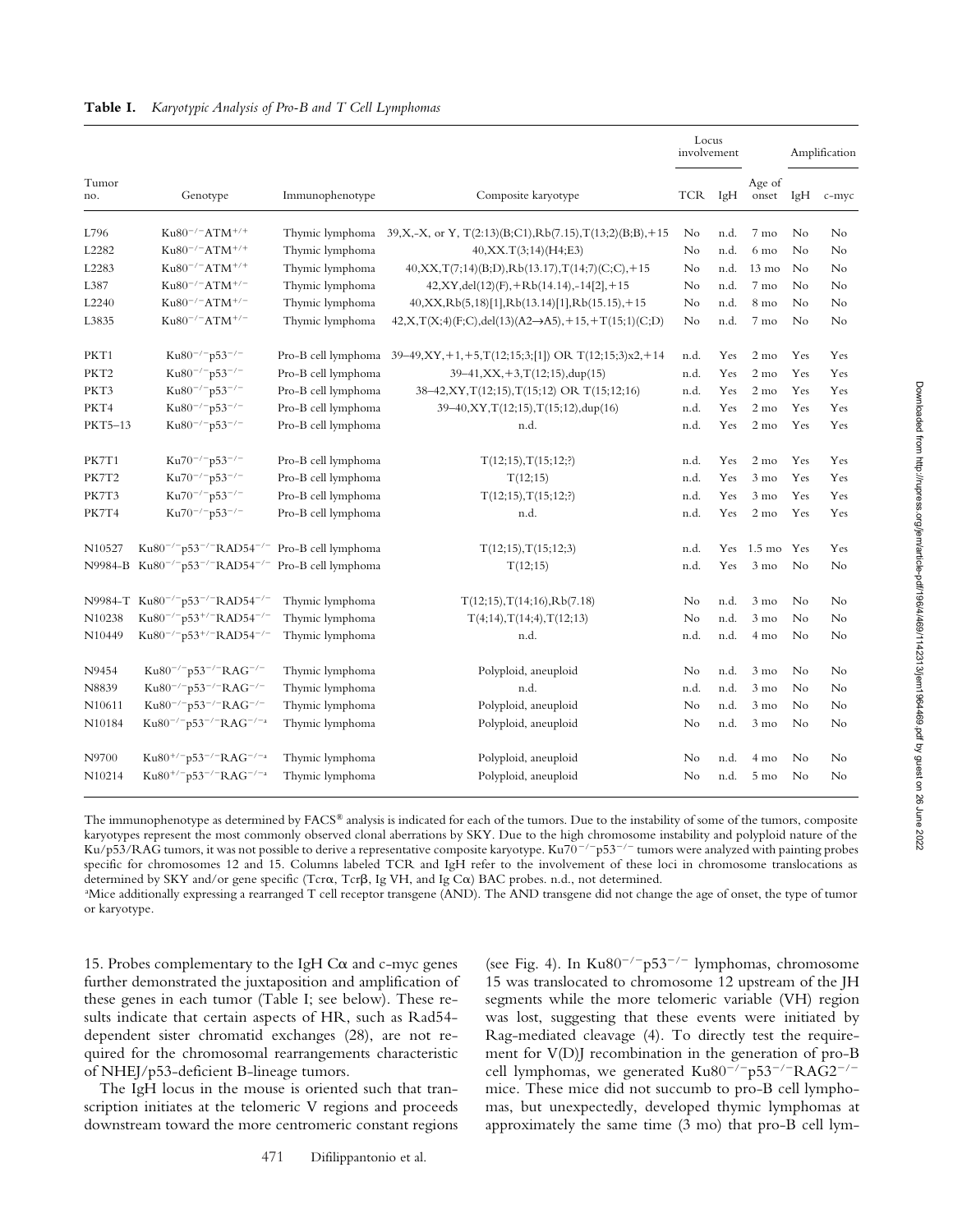phomas developed in Ku80<sup>-/-</sup>p53<sup>-/-</sup> mice (Table I). Chromosome aberrations in  $Ku80^{-/-}p53^{-/-}RAG2^{-/-}$ thymomas were similar to those reported for  $p53^{-/-}$  thymomas in that they exhibited polyploidy and aneuploidy, with very few translocations detectable by SKY analysis (not shown). We conclude that Rag-mediated cleavage is essential for the development of pro-B cell lymphomas in Ku $80^{-/-}$ p53<sup>-/-</sup> mice, but it is dispensable for the development of thymomas in  $Ku80^{-/-}p53^{-/-}Rag2^{-/-}$  mice. Consistent with these results, no B-lineage tumors were observed in SCIDp53<sup>-/-</sup>Rag2<sup>-/-</sup> mice of which 43% developed thymic lymphomas (12).

*Recurrent Patterns of Rearrangements, Amplifications and Telomere Capture in pro-B Cell Lymphomas.* Using a combination of whole-chromosome painting probes, a chromosome 15-specific subtelomeric probe, and probes for c-myc, IgH C $\alpha$ , and IgH C $\mu$ , we found two distinct types of configurations that juxtaposed IgH and c-myc in the pro-B cell lymphomas. Although we describe results for IgH  $Ca$ , identical results were obtained using BAC clones containing the most  $J_H$ -proximal constant region (IgH  $C\mu$ ). In the first configuration there is an exchange of material between chromosomes 12 and 15 resulting in

**Scenario A** 

the formation of two derivative chromosomes,  $der(12)$ <sub>a</sub> and der(15)<sub>a</sub> (Fig. 1; scenario A). IgH C $\alpha$  was found near c-myc on the der(15)<sub>a</sub> and both genes were coamplified as determined by FISH and Southern blot analysis (reference 4, Table I, and data not shown). A single copy of the IgH C $\alpha$  region, however, remained on der (12)<sub>a</sub>, indicating that a portion of chromosome 12 had been copied (not simply translocated) to  $der(15)$ . Additionally, the region of chromosome 15 telomeric of c-myc was translocated to the der(12)<sub>a</sub> and was therefore absent from der(15)<sub>a</sub>. In fact, the subtelomeric region of chromosome 15, as indicated by hybridization with a region-specific BAC clone (15T), was found on the normal 15 [n15] as well as on the  $der(12)<sub>a</sub>$  (Fig. 1; scenario A). It should be noted that 15T is absent from the der $(15)$ <sub>a</sub>. Scenario A–type rearrangements were found in 66% of the tumors analyzed. The alternative rearrangement pathway (Fig. 1; scenario B), was used by the remainder of the tumors. In these tumors c-myc and IgH  $Ca$  were coamplified on the derivative 12  $[der(12)<sub>b</sub>]$  and no IgH C $\alpha$  signal was detectable on chromosome 15. In fact, both copies of chromosome 15 appeared normal and hybridized with the c-myc and 15T BAC clones, while der( $12$ )<sub>b</sub> did not contain any 15T se-

# **Scenario B**



**Figure 1.** Two types of rearrangement scenarios observed in pro-B cell lymphomas from Ku<sup>-/-</sup>p53<sup>-/-</sup> and Ku<sup>-/-</sup>p53<sup>-/-</sup>Rad54<sup>-/-</sup> mice. In scenarios A and B, the IgH locus on mouse chromosome 12 and the c-myc locus on mouse chromosome 15 are brought into close proximity with each other. The top panel contains chromosomes hybridized with chromosome 12 (red) and 15 (green) specific painting probes. Chromosomes 12 (n12) and 15 (n15) illustrate the normal locations of the probes used in the FISH analysis. In scenario A, der( $12$ )<sub>a</sub> results from translocation of chromosome 15 (distal to c-myc [pink]), including the subtelomeric region (15T - red), to chromosome 12. Copying of the IgH C $\alpha$  locus (IgH - green) from chromosome 12 to chromosome 15 results in der(15)<sub>a</sub>. In scenario B, both homologues of chromosome 15 usually appear to be intact, whereas copying of the c-myc oncogene to chromosome 12 results in der(12)<sub>b</sub>. The extrachromosomal material at the end of the der(12)<sub>b</sub> is explained in Fig. 5.

#### 472 Mechanisms of Oncogenic Translocation and Gene Amplification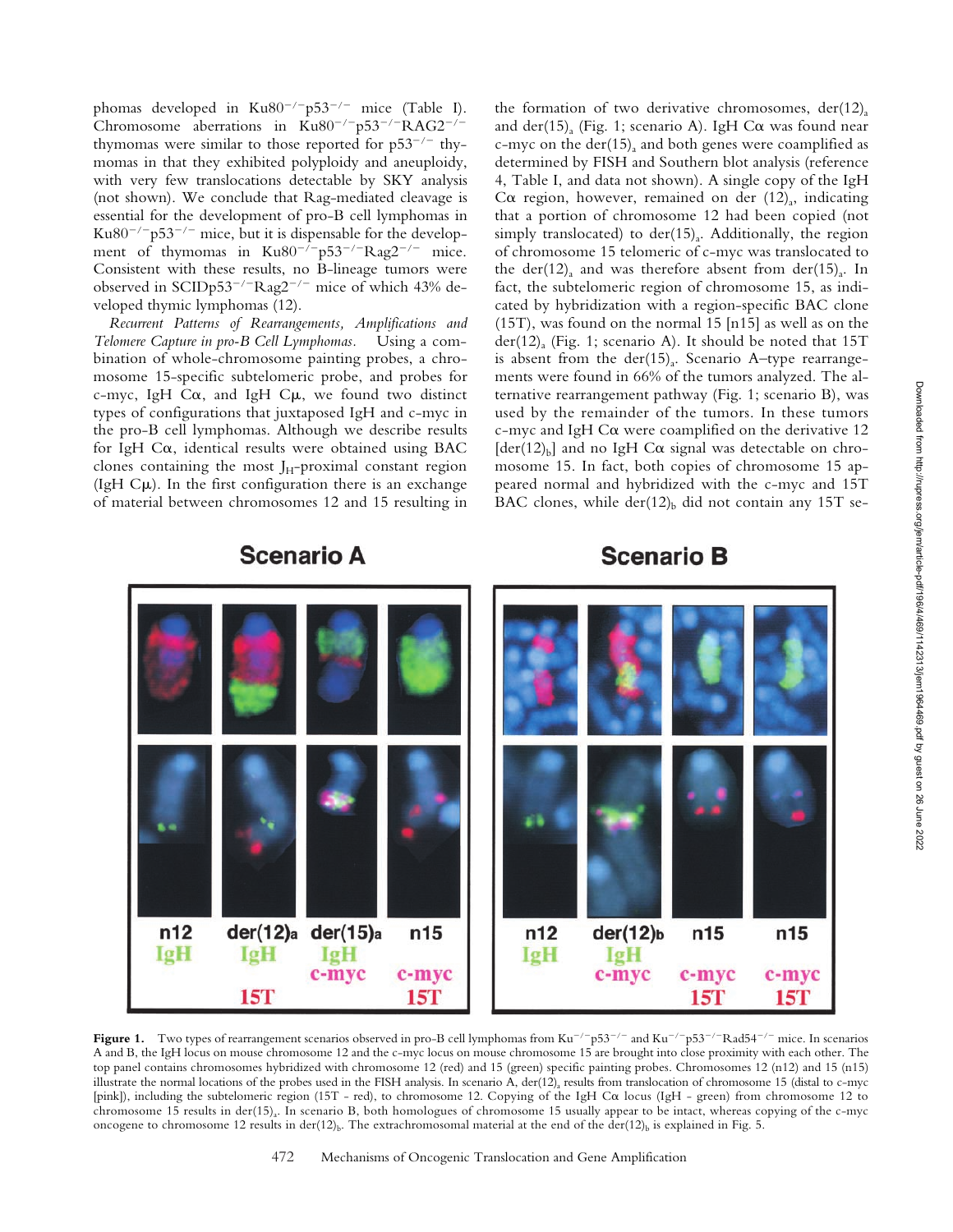quences. In summary, in one class of tumors, IgH  $Ca$  was copied and amplified together with c-myc on the der(15)<sub>a</sub> (scenario A), whereas in the other class (scenario B) the c-myc oncogene was copied and amplified together with IgH C $\alpha$  on der(12)<sub>b</sub>. These unbalanced rearrangements and amplifications are much more complex than the reciprocal translocations that juxtapose c-myc and IgH in human Burkitt's lymphoma and mouse plasmacytomas (29) but resemble the gene amplifications typically seen in solid tumors (30) and multiple myelomas (31).

Hybridization with the 15T BAC implied that the telomeric region of chromosome 15 was capping not only the normal chromosome 15, as expected, but also the der(12)<sub>a</sub>. Additionally, while both chromosomes 15 in scenario B were presumably protected from degradation by chromosome 15 telomeric sequences,  $der(12)_b$  was not (Fig. 1). To determine if der(15)<sub>a</sub> and der(12)<sub>b</sub> were indeed protected from degradation by telomere sequences and from which chromosomes these might be derived, we used FISH and SKY analysis, respectively. In tumors in which IgH  $Ca$  was



**Figure 2.** Stabilization of broken chromosomes via chromatid fusion or chromosome capping. (A) Sequences from chromosomes 1, 3, and 16 are commonly used to cap the derivative chromosome. The presence of DNA from chromosomes 12 or 15 was confirmed by FISH when the region was too small to be visualized with painting probes. (B) Left panel: copying of the IgH locus onto chromosome 15 leaves der(15)<sub>a</sub> without a telomere (red) and results in amplification of both IgH C $\alpha$  (green) and c-myc (pink). Stabilization of this chromosome occurs by the copying of telomeric sequences from other chromosomes (middle panel: unidentified with chromosome 3 paint; right panel: chromosome 3). (C) Dicentric chromosome stained with DAPI (blue) and hybridized with probes containing the IgH C $\alpha$  (red) and IgH C $\mu$  (green) loci.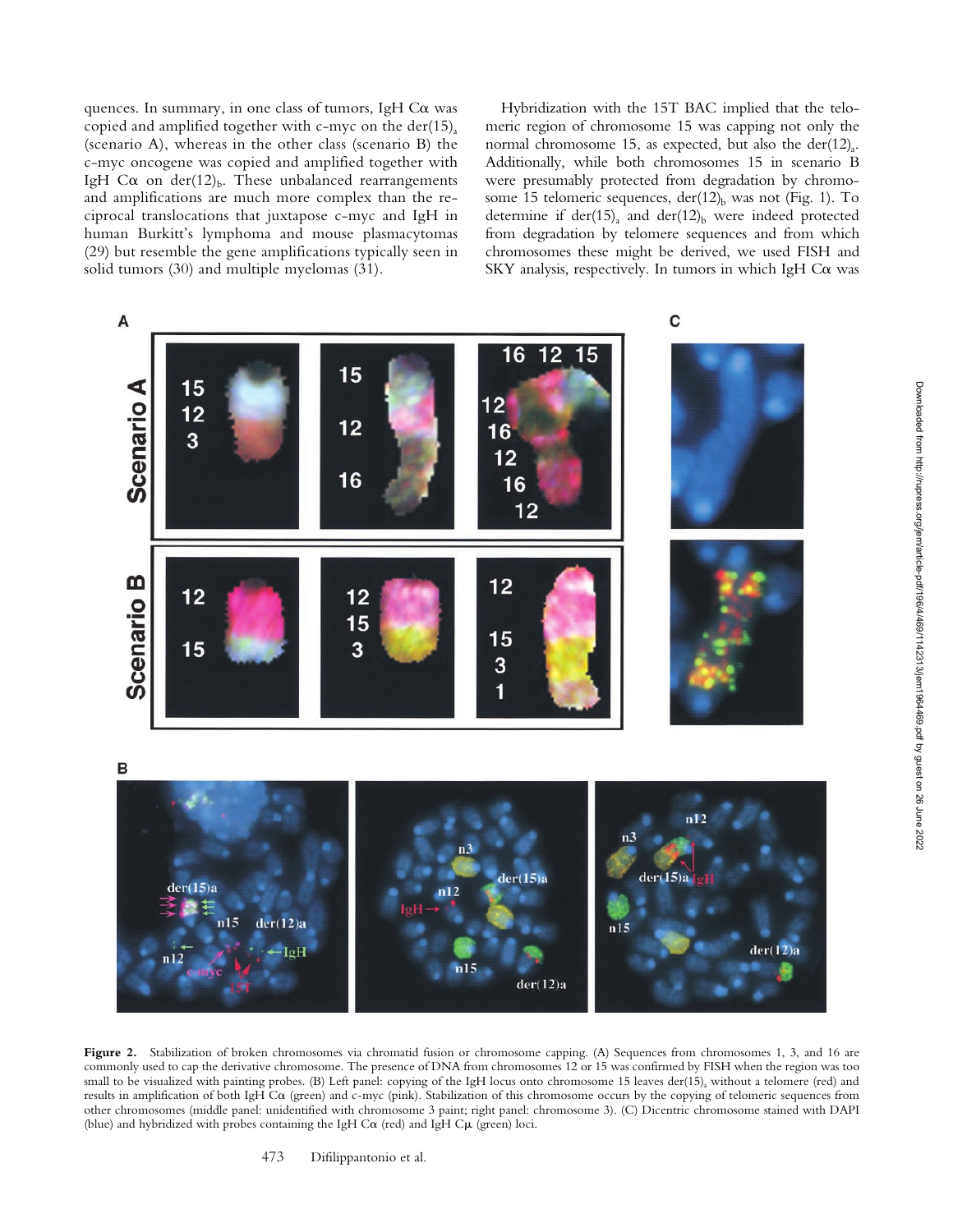copied to chromosome 15 (scenario A), additional material at the ends of  $der(15)$ <sub>a</sub> was often found to be derived from different chromosomes (Fig. 2 A). Moreover, there were frequently variations in the length and composition at the end of der(15)<sub>a</sub> in different metaphases from the same tumor (Fig. 2 B). In some metaphases, the end of der(15)<sub>a</sub> consisted of amplified copies of IgH C $\alpha$  and c-myc (Fig. 1, and Fig. 2 B, left panel); in others there appeared to be a single chromosome that capped der  $(15)$ <sub>a</sub> (Fig. 2 A, and Fig. 2 B, middle and right panels); while in still others we found tandem amplification of material from chromosomes 12 and 16 (Fig. 2 A). Additionally, in tumor N10527 we observed cells containing a dicentric chromosome with amplification of the IgH and c-myc loci (Fig. 2 C). Despite these differences in chromatin content at the end of  $der(15)_{a}$ , all of the metaphases retained the clonal der(12)<sub>a</sub> containing 15T sequences (Fig. 2 B). The three tumors in scenario B also contained chromatin from chromosomes 1, 3 and/or 16 distal to the IgH C $\alpha$  and c-myc genes (Fig. 2 A).

A combination of painting probes for chromosomes 3 (green) and 15 (red) and a telomere repeat-specific PNA probe (white) was used to determine if the additional material capping  $der(15)$ <sub>a</sub> contained telomere sequences (Fig. 3). We observed that in those instances when material from another chromosome (i.e., chromosome 3) capped  $der(15)<sub>a</sub>$ , telomere sequences were indeed present (Fig. 3) A). However, when  $der(15)_{a}$  was not capped (as in Fig. 2 B, left panel where the end of  $der(15)$ <sub>a</sub> consisted of amplified copies of IgH C $\alpha$  and c-myc) there was a distinct absence of telomere sequences (Fig. 3 B). Telomere sequences were also observed on the dicentric chromosomes, but as anticipated only at the two centromeric ends, not at the internal fusion point (Fig. 3 C). Thus, the derivative chromosome in which c-myc and IgH are coamplified is eventually stabilized by the capture of telomeric sequences from other chromosomes.

*Breakpoint Analysis.* Because tumors from NHEJ p53 double-deficient mice harbored a recurrent pattern of rearrangements and amplifications, we wanted to determine the precise nature of the breakpoints in the tumors. Using digestion circularization PCR (DC-PCR; references 4 and 23), we obtained breakpoints from tumors PKT2, PKT7, and PKT13 (Fig. 4 A). Consistent with the cytogenetic analysis, DNA sequencing revealed that the cloned rearrangements contained sequences from chromosome 12 and 15. Because the break in the IgH gene occurs during  $V(D)$ recombination, the region of chromosome 12 to which chromosome 15 sequences were fused appeared near the J segments of the IgH locus (JH4 for PKT2, JH1 for PKT7 and PKT13; Fig. 4 B). However there was a loss of 45, 208, and 189 bp, respectively, for PKT2, PKT7, and PKT13 from the original site of the RAG-mediated double

## A





B

C





**Figure 3.** Telomere healing via chromosome capture. Metaphase spreads were hybridized with painting probes specific for chromosomes 3 (green) and 15 (red) as well as a telomere sequence specific PNA probe (white). (A) The telomere for  $der(12)<sub>a</sub>$  is provided by chromosome 15, however,  $der(15)$ <sub>a</sub> requires the capture of a different chromosome, in this case chromosome 3, in order to obtain telomere repeat sequences. (B) Derivative chromosome 15  $[der(15)]$  with persistent broken chromatids is not protected from degradation by telomere repeats. (C) Telomere-free end fusion can then result in the formation of a dicentric chromosome.

#### 474 Mechanisms of Oncogenic Translocation and Gene Amplification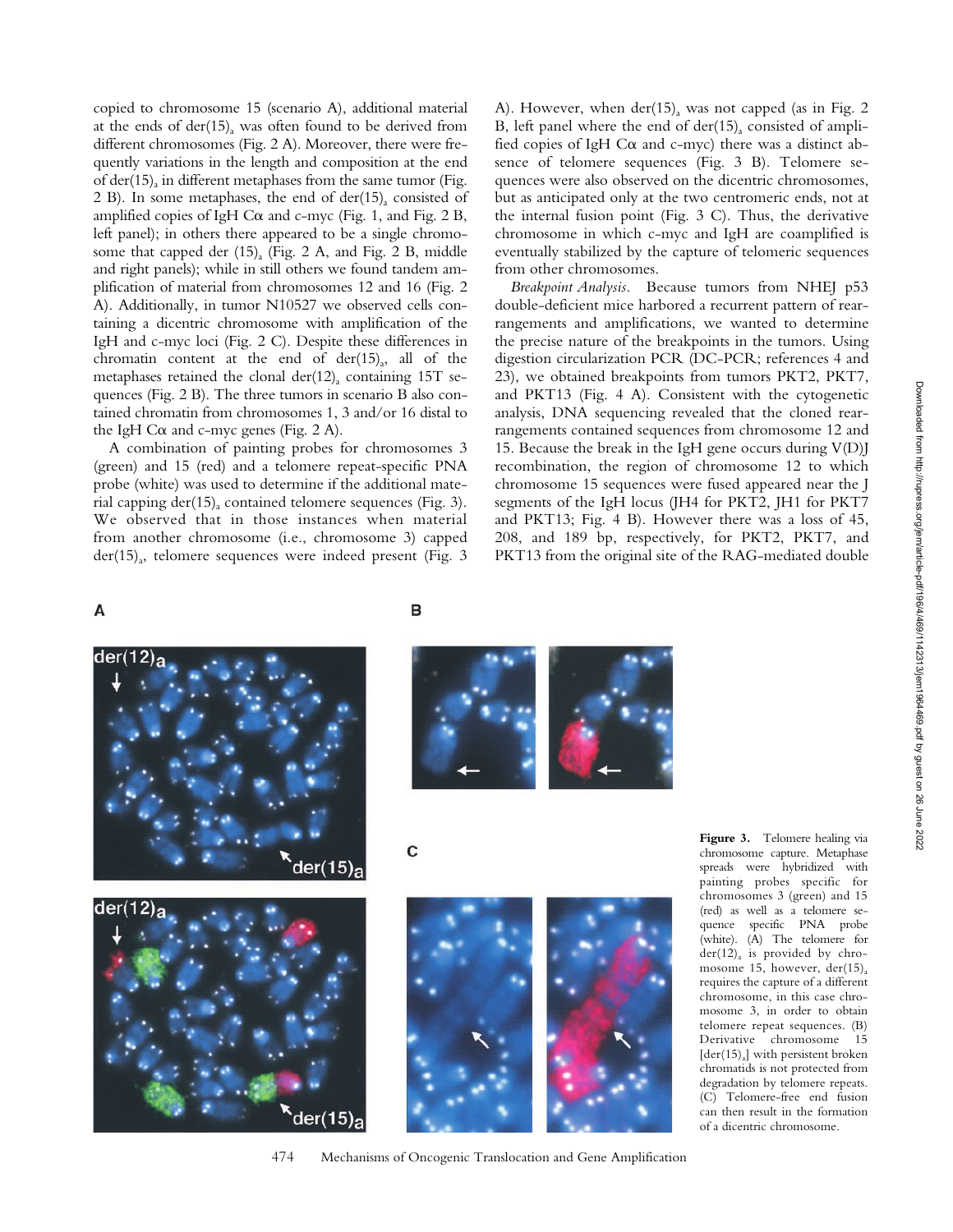strand breakage. The precise position of the breakpoint on chromosome 15 was obtained by comparing the sequence of the cloned JH fusion partner with the mouse genome database (see Materials and Methods). The position of the breakpoint relative to c-myc was thus readily obtained, and was 368, 365, and 368 kb telomeric of c-myc for tumors PKT2, PKT7, and PKT13, respectively. The breakpoints on chromosome 15 for PKT2 and PKT13 were separated by only 23 bp (Fig. 4 B). Although we did not observe cryptic recombination signal sequences near the fusion points on chromosome 15, there was microhomology at the junction of chromosomes 12 and 15 in two cases (PKT2 and PKT7; Fig. 4 A). Taken together, these results

# A

are consistent with the finding that DNA repair in the absence of NHEJ is imprecise, subject to exonuclease digestion and frequently generated by microhomology-mediated joining (32–34).

As the breakpoints on chromosome 15 for each of the three tumors clustered within  $\sim$ 3 kb of each other, it was possible that this region contained "fragile" sites for DNA breakage. To map the breakpoints in other tumors, we used the chromosome 15-specific sequence from the PKT2 DC-PCR product to design a 23-bp probe for the screening of a mouse BAC library (see Materials and Methods). A number of positive clones were identified and mapped to a contig in the existing mouse database. In particular, clones



<sup>475</sup> Difilippantonio et al.

**Figure 4.** Sequence analysis and localization of fusion points and rearrangements in the IgH Ca and c-myc loci. (A) The fusion points of three  $Ku80^{-/-}p53^{-/-}$ pro-B cell lymphomas (PKT no. 2, 7, and 13) were cloned by digestion circularization PCR  $[der(15)]$ . Sequence analysis of the three breakpoints from scenario A demonstrate microhomology (yellow) at the junction of chromosomes 12 (red) and 15 (green) in two cases (PKT2 and PKT7), but none in tumor PKT13. Homologous bases outside of this region are also indicated in uppercase letters. (B) Sequence analysis implied that the breakpoint was the V(D)J recombination signal sequence (RSS; blue) flanking IgH  $J_1$  in PKT2 and IgH J<sub>4</sub> in PKT7 and PKT13 (top panel); however, exonuclease digestion of the cleaved ends resulted in loss of 45, 208, and 189 bp, respectively, from the original site of the RAG-mediated DSB to the fusion point (arrows). Approximate localization of the breakpoints on chromosome 15 (second panel) was determined by FISH hybridization with two BAC clones in this region (96F18 and 212H11) as illustrated in Fig. 5. Tumors 1–4, 7, and 13 are from  $Ku80^{-/-}p53^{-/-}$ mice, tumors \*1–\*3 are from  $\text{Ku70}^{-/-} \text{p53}^{-/-}$  mice and tumors N9984 and N10527 are from Ku80<sup>-/-</sup>p53<sup>-/-</sup>RAD54<sup>-/-</sup> mice. The resulting der(15)<sub>a</sub> and der(12)<sub>b</sub> chromosomes are illustrated in the bottom panels. In scenario A a portion of the IgH locus is copied to chromosome 15 downstream of c-myc and in the reverse orientation. In scenario B it appears that the copying of chromosome 15 to the der(12)b initiates centromeric of the c-myc locus and continues along toward the telomere.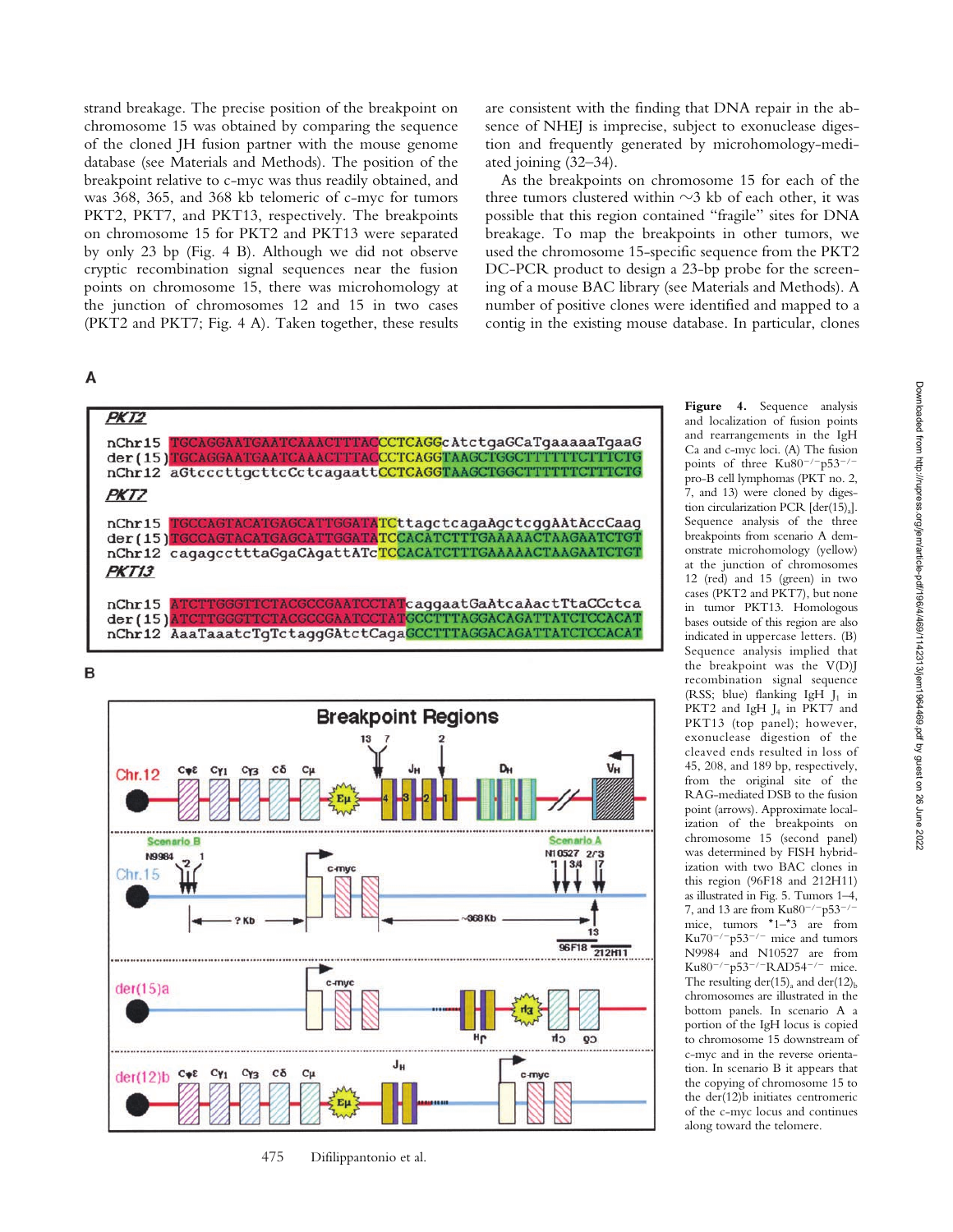96F18 and 212H11 contained the minimum amount of sequence overlap. FISH analysis with these two BACs as well as BAC clones for IgH C $\alpha$  (17303), c-myc (17312), and the subtelomeric region of chromosome 15 (15T) revealed a number of different breakpoints and rearrangement products (Fig. 5). For the tumors classified in scenario A, some of the breakpoints were mapped within the overlap region of the two BAC clones (PKT2, KP7T3), others occurred somewhere within BAC 96F18 (PKT3, PKT4, N10527), and another occurred either near the centromeric region of this BAC or in the intervening  $\sim$ 170 kb between it and the c-myc gene (KP7T1; Fig. 5). As both copies of chromosome 15 appear normal for the tumors classified in scenario B (i.e., hybridized with the c-myc, 96F18, 22H11, and 15T BACs), sequences from this chromosome must have been copied to the der $(12)$ <sub>b</sub>. However, it appears that the amount of chromatin copied varied among the different tumors, either stopping centromeric of 96F18 (PKT1)

or continuing past BAC 22H11, but not including the subtelomeric region homologous to BAC 15T (KP7T2; Fig. 5). In summary, our analysis of the breakpoints in six different pro-B cell tumors (scenario A) revealed that there is not a single consistent rearrangement site on chromosome 15, but that multiple breaks occur within the BAC 96F18 chromosomal region which is  $\sim$ 170–370 kb from the 3' end of c-myc. Results from the remaining three tumors (scenario B) indicated that various amounts of chromosome 15 were copied onto the unresolved V(D)J-induced broken end of chromosome 12 and that the site of initiation of DNA synthesis was centromeric to c-myc.

### **Discussion**

Our analysis of lymphomas from knockout mice deficient in NHEJ, HR, V(D)J recombination, and/or p53 has provided insights into chromosomal rearrangements that



476 Mechanisms of Oncogenic Translocation and Gene Amplification

**Figure 5.** FISH mapping of the chromosome 12 and 15 breakpoints in 11 pro-B cell lymphomas. Top central panel illustrates the locations of the IgH  $C\alpha$  and c-myc loci, two overlapping BAC clones spanning the breakpoint in tumor PKT2 (96F18 and 212H11), and the hybridization site of a chromosome 15 subtelomeric probe (15T) on normal chromosomes. In the bottom panels, the breakpoints and rearrangements in the pro-B cell lymphomas are shown. The normal chromosomes appear to the far left (Chr. 12) and right (Chr. 15) of each box while the derivative chromosomes are illustrated between them. Arrows on the normal chromosomes indicate the location of the rearrangements on the derivative chromosomes.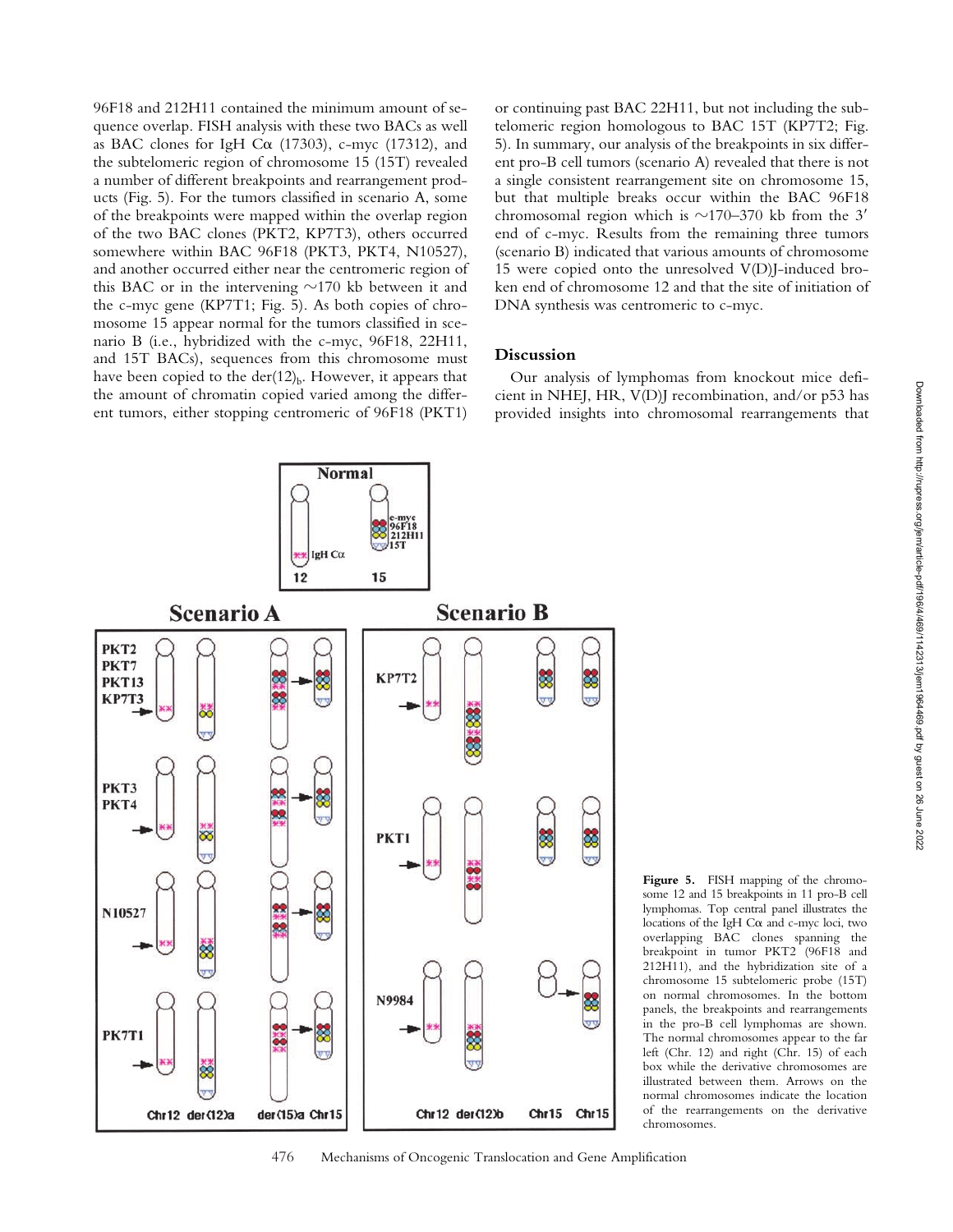are associated with tumor formation during lymphocyte development. Although we previously demonstrated karyotype instability and gross chromosomal aberrations in fibroblasts from Ku80-deficient mouse embryos, the rate of tumorigenesis in these mice is surprisingly low  $(\sim]5-10\%)$ . Those thymomas that did arise were distinct from  $ATM^{-/-}$ lymphomas (22), but similar to ATM<sup>-/-</sup>RAG2<sup>-/-</sup> thymomas (35), in that chromosome rearrangements involving the TCR loci were not observed. Similarly, our analysis of Ku80<sup>-/-</sup>p53<sup>-/-</sup>RAG2<sup>-/-</sup> and Ku80<sup>+/-</sup>p53<sup>-/-</sup>RAG2<sup>-/-</sup> thymic lymphomas revealed the absence of chromosome rearrangements involving the  $TCR\alpha$  or  $TCR\beta$  gene loci. The polyploidy and aneuploidy of these tumors was very similar to those observed in  $p53^{-/-}$  thymic lymphomas (36), although  $Ku80^{-/-}p53^{-/-}RAG2^{-/-}$  thymomas arose at an earlier age  $(3 \text{ mol})$  than observed in  $p53^{-/-}$  mice or Ku $80^{-/-}$  mice (5–8 mo). Thus, although aberrant rearrangements of the TCR locus do not play a causal role in the development of thymomas in Ku80<sup>-/-</sup> mice, genomic instability promoted by absence of Ku80 synergizes with p53-deficiency to promote early thymomagenesis.

V(D)J recombination does, however, play a direct role in the development of  $Ku80^{-/-}p53^{-/-}$  pro-B cell lymphomas as demonstrated by the proximity of the translocations on chromosome 12 to the JH loci and the absence of these tumors in  $Ku80^{-/-}p53^{-/-}RAG2^{-/-}$  mice. We thus demonstrate that RAG-induced DSBs at the IgH gene on chromosome 12 is the event initiating pro-B cell lymphomagenesis in  $Ku80^{-/-}p53^{-/-}$  mice (Fig. 6, step 1). In the majority of tumors (scenario A), a DSB is also generated telomeric to c-myc (Fig. 6, step 2a), as evidenced by the translocation of the distal portion of chromosome 15 to the der(12)<sub>a</sub> (Fig. 6, step 3a). Thus, at least two DSBs are generated in these tumors, an event which is predicted to increase the frequency of translocation by several orders of magnitude relative to a single DSB (1). Our analysis of the regions involved in the breakpoint on chromosome 15 reveals that they cluster  $\sim$ 170–370 kb from the 3' end of c-myc in a region that appears devoid of recombination signal sequences. It is possible that the clustering reflects the presence of fragile sites in this region; alternatively, DNA cleavage on the partner chromosome may be targeted by RAG-mediated transposition (37, 38), an event that is stimulated by distorted DNA structures (39). Consistent with the latter possibility, the fusion points contained a combination of small inverted repeats and palindromic sequences (Fig. 4 A).

Loss of p53 suppresses apoptosis in pro-B cells as evidenced by expansion of the pro-B cell compartment in p53-/- mice (40) and the enhanced survival of pro-B (but not pro-T) cells in  $Ku80^{-/-}p53^{-/-}$  mice (4). Furthermore, the absence of a p53 replication checkpoint would permit the broken IgH locus to persist into S-phase, allowing for a replicative repair pathway. The most striking evidence in



**Figure 6.** Proposed model for rearrangement events in the  $Ku^{-/-}p53^{-/-}$  and  $Ku^{-/-}p53^{-/-}$ Rad54-/- pro-B cell lymphomas*.* RAG proteins initiate DNA DSB at the IgH D and J gene segments (step 1). Due to the absence of the Ku holoenzyme, the DSB cannot be efficiently and correctly repaired. The IgH DSB attacks sequences on chromosome 15. In scenario A, this results in a DSB in which the telomeric fragment of chromosome 15 is translocated to chromosome 12 while repair of the lesion on chromosome 15 occurs through a break-induced replication pathway such that sequences from chromosome 12 are copied to the der(15)<sub>a</sub> (steps 2a and 3a). In scenario B, c-myc is copied to  $der(12)_b$  without disruption of the normal chromosome 15 (steps 2b and 3b). In both cases, however, the derivative chromosome is left with a persistent DSB. The broken chromatid is replicated during S-phase (step 4) and the free chromatid ends are ligated together to form a bridge (step 5). During mitosis when the chromatids are separated, a tug-of-war ensues resulting in

the breaking of the derivative chromosome (step 6). Depending on where the break occurs, one cell may contain a chromosome with amplification of the genes as an inverted repeat (step 7). Because this chromosome still does not have a telomere sequence, the cycle continues until a telomere is captured (step 8).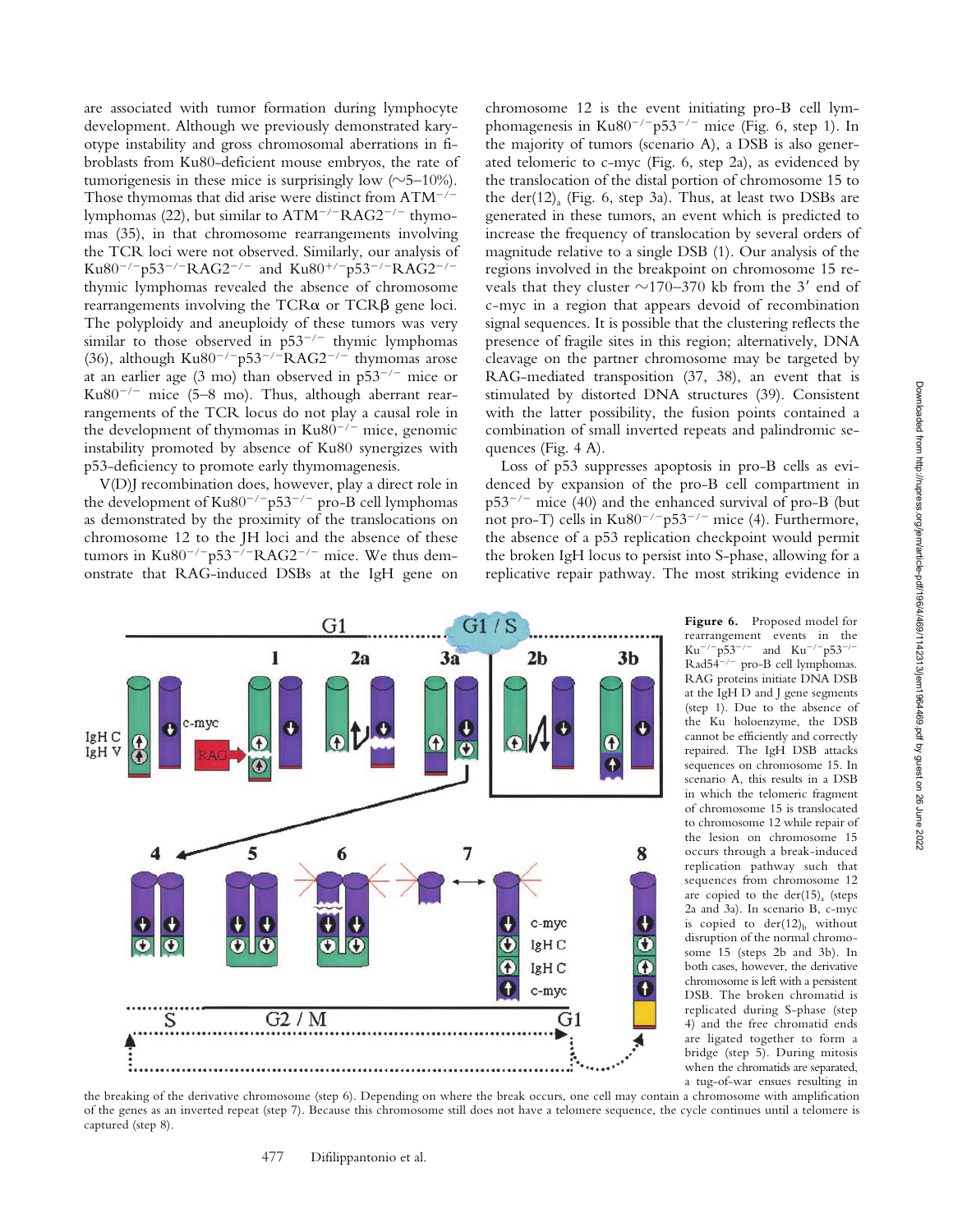support of replicative repair comes from observations of the breakpoints by FISH with BAC probes which revealed the presence of the IgH  $C\mu$  and  $C\alpha$  regions on the unrearranged chromosome 12 as well as on both derivative chromosomes 12  $[der(12)]$  and 15  $[der(15)]$ . Thus, this region of the genome was present on three different chromosomes (Figs. 1 and 2). Furthermore, the relative orientation of c-myc and IgH loci on der(15). (Fig. 4 B) suggests that chromosome 12 was copied from the JH breakpoint toward the centromere onto der(15)<sub>a</sub> (Fig. 6, steps 2a and 3a). The same was true of the c-myc locus in scenario B, being present on both normal copies of chromosome 15 as well as on the derivative chromosome 12  $[der(12)_b]$  (Fig. 6, steps 2b and 3b). Importantly, at least one rearrangement in each tumor, therefore, cannot be explained by a simple translocation event involving the swapping of material between two broken chromosomes.

Sequences near a site-specific DSB can invade and copy sequences from another chromosome, leading to nonreciprocal translocations (41). Replication of the invading DNA can extend as far as several hundred kilobases to a chromosome end (42). These models are consistent with the varying amount of chromosome 15 copied onto  $der(12)_b$  in tumors PKT1 and KP7T2. Signon et al. (43) have recently demonstrated that such a break-induced replication mechanism in yeast occurs in a Rad51- and Rad54-independent manner, probably mediated by the Rad50/Nbs1/Mre11 repair pathway which utilizes shorter stretches of homology. This also is consistent with our findings that pro-B cell lymphomas from both  $\rm{Ku}^{-/-}p53^{-/-}$  and  $\rm{Ku}80^{-/-}p53^{-/-}$ Rad54<sup>-/-</sup> mice had similar chromosome rearrangements. Despite the absence of significant regions of homology near the fusion points, we postulate that a break-induced replication pathway, possibly involving the Rad50/Nbs1/ Mre11 complex, replicates either IgH sequences from chromosome 12 onto chromosome 15 telomeric of the c-myc locus (Fig. 6, step 2a) or c-myc sequences onto chromosome 12 near the site of V(D)J-induced DSB (Fig. 6, step 2b).

Gene amplification through breakage-fusion-bridge cycles is well documented in tissue culture cells (44, 45), and has been proposed to contribute to tumorigenesis (46). Loss of DNA damage responsive cell cycle checkpoints (either by inactivation of p53 or deregulation of c-myc) allows cells to be permissive to gene amplification in vitro (47– 49). We propose that after completion of break-induced replication at least one of the chromosomes, namely the one containing IgH and c-myc, is still free of telomeric sequences (Figs. 3 B and 6, step 3). Replication of this "damaged" DNA could be permitted because cells lack the p53 dependent G1 checkpoint, and results in a chromosome containing two sister chromatids, each without a telomere cap (Fig. 6, step 4). The loss of a telomere cap leads to ligation of the free ends and the covalent fusion of the chromatids (50; Fig. 6, step 5). During mitosis when normal sister chromatids are separated, this particular chromosome encounters difficulties because the chromatids are actually one continuous DNA molecule. The forces exerted by the mitotic spindles at the kinetichore usually cause this molecule to break (Fig. 6, step 6). Depending on where the break occurs, one of the chromatids may contain two copies of IgH and c-myc oriented as an inverted repeat (Fig. 2 B) whereas the other chromatid contains neither of these genes (Fig. 6, step 7). Observation of dicentric chromosomes with multiple copies of the IgH and c-myc genes between the centromeres (Figs. 2 C and 3 C) further supports the mechanism of bridge-fusion-breakage in these gene amplification events.

During the subsequent cell cycle (Fig. 6, dashed lines) the broken end would be available to enter another round of break-induced replication, breakage-fusion-bridge, or both. Evidence for the hypothesis that the missing telomeric region is promoting amplification comes from the fact that the only tumor without amplification, N9984, resulted in a "simple" translocation event and contains the telomere of chromosome 15 (Fig. 5). Furthermore, while all metaphase spreads from the same tumor showed the clonal T(12,15), individual metaphases exhibited varying degrees of amplification, and some still did not carry a "telomere cap" on der(15)<sub>a</sub>. In these metaphases, repeated cycles of breakage-fusion-bridge would explain the observed amplification of IgH/c-myc loci extending to the end of the chromosome.

Resolution of the breakage-fusion-bridge cycle can occur when the derivative chromosome is capped by telomeric sequences (51). Such capping may also occur by break-induced replication (Fig. 6, step 8). Why chromosomes 1, 3 and 16 (Fig. 2) are consistently used for the purpose of telomere capture remains to be determined; however, one can postulate that they either harbor sequences which are homologous to chromosomes 12 or 15, are in close proximity within the nucleus or a combination of these two possibilities.

A similar question is often raised as to why c-myc is the oncogene so frequently observed in juxtaposition with IgH in tumors of B cell origin. Given the fact that there are around  $1.4 \times 10^6$  B220<sup>+</sup> $\mu^-$  pro-B cells in the bone marrow (BM) of p53-deficient mice (40), a one in a million event would be sufficient to give rise to a tumor precursor cell in which the IgH enhancer drives expression of the c-myc oncogene. Yu and Thomas-Tikhonenko injected BM cells from p53<sup>-/-</sup> mice into syngeneic recipients after infecting them with a c-myc expressing retrovirus (52). Given their 60% infection rate, the  $\sim$ 600,000 c-myc expressing BM cells gave rise to tumors within 5 weeks postinjection. Only 19 cell divisions would be required to get from a one in a million precursor cell to the 600,000 cells injected into these mice. At one cell division per day, a precursor cell in a newborn mouse could give rise to a pro-B cell lymphoma within 8 wk, a time consistent with our observations in Ku/p53-deficient mice. Thus, one need not postulate that the region near c-myc is particularly prone to rearrangement with the IgH locus, but that this extremely random event juxtaposing c-myc and IgH is sufficient to allow cell survival. Subsequent amplification of this rearranged locus and deregulation of c-myc expression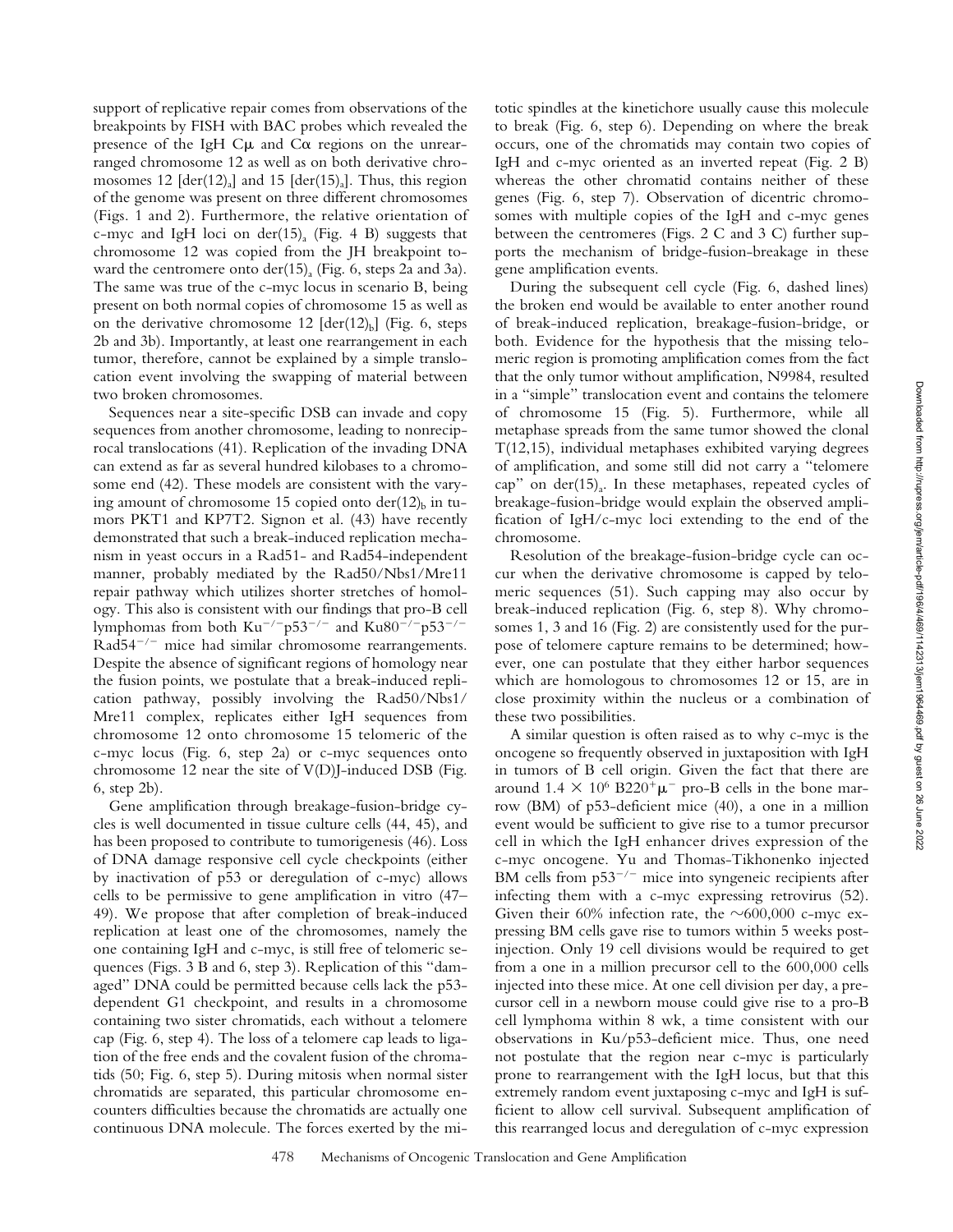would then allow for the rapid expansion of this cell into a tumor population.

In summary, the  $\text{Ku}^{-/-} \text{p53}^{-/-}$  mouse provides a genetic system in which the etiology of chromosomal aberrations in the absence of NHEJ can be studied. We demonstrate that the formation of oncogenic nonreciprocal translocations and amplifications in NHEJ-deficient cells are triggered by a Rad54-independent break-induced replication mechanism that involves invasion of a heterologous chromosome using DSBs created through RAG-mediated cleavage. The subsequent amplification of c-myc/IgH results from cycles of bridge-fusion-breakage. Resolution and protection from exonucleolytic degradation is eventually achieved when the recombinogenic chromatid ends invade and copy sequences from an unbroken chromosome containing a telomere. The resultant nonreciprocal translocation and gene amplifications resemble the complex cytogenetic profiles frequently observed in human cancers.  ${\rm Ku}^{-/-}$ p53-/- mice will therefore serve as useful model systems for further studies aimed at elucidating the genetic requirements of replication-based recombination mechanisms leading to malignancy.

We thank F. Alt for kindly providing the  $Ku70^{-/-}$  mice; J. Thomas for help in screening the BAC library; K. Hathcock for providing the PNA telomere probe; E. Max for helpful discussions; and M.C. Nussenzweig, A. Singer, and R. Hodes for critical reading of the manuscript.

*Submitted: 28 May 2002 Revised: 14 June 2002 Accepted: 18 June 2002*

*Note added in proof:* After acceptance of this manuscript, similar findings were published by Fred Alt's group in pro-B cell lymphomas from Xrcc4<sup>-/-</sup>p53<sup>-/-</sup> and DNA LigIV<sup>-/-</sup>p53<sup>-/-</sup> mice.

### **References**

- 1. Richardson, C., and M. Jasin. 2000. Frequent chromosomal translocations induced by DNA double-strand breaks. *Nature.* 405:697–700.
- 2. Pipiras, E., A. Coquelle, A. Bieth, and M. Debatisse. 1998. Interstitial deletions and intrachromosomal amplification initiated from a double-strand break targeted to a mammalian chromosome. *EMBO J.* 17:325–333.
- 3. Bassing, C.H., W. Swat, and F.W. Alt. 2002. The mechanism and regulation of chromosomal V(D)J recombination. *Cell.* 109(Suppl.):S45–S55.
- 4. Difilippantonio, M.J., J. Zhu, H.T. Chen, E. Meffre, M.C. Nussenzweig, E.E. Max, T. Ried, and A. Nussenzweig. 2000. DNA repair protein Ku80 suppresses chromosomal aberrations and malignant transformation. *Nature.* 404:510–514.
- 5. Karanjawala, Z.E., U. Grawunder, C.L. Hsieh, and M.R. Lieber. 1999. The nonhomologous DNA end joining pathway is important for chromosome stability in primary fibroblasts. *Curr. Biol.* 9:1501–1504.
- 6. Ferguson, D.O., J.M. Sekiguchi, S. Chang, K.M. Frank, Y. Gao, R.A. DePinho, and F.W. Alt. 2000. The nonhomologous end-joining pathway of DNA repair is required for genomic stability and the suppression of translocations. *Proc.*

*Natl. Acad. Sci. USA.* 97:6630–6633.

- 7. Frank, K.M., N.E. Sharpless, Y. Gao, J.M. Sekiguchi, D.O. Ferguson, C. Zhu, J.P. Manis, J. Horner, R.A. DePinho, and F.W. Alt. 2000. DNA ligase IV deficiency in mice leads to defective neurogenesis and embryonic lethality via the p53 pathway. *Mol. Cell.* 5:993–1002.
- 8. Gao, Y., D.O. Ferguson, W. Xie, J.P. Manis, J. Sekiguchi, K.M. Frank, J. Chaudhuri, J. Horner, R.A. DePinho, and F.W. Alt. 2000. Interplay of p53 and DNA-repair protein XRCC4 in tumorigenesis, genomic stability and development. *Nature.* 404:897–900.
- 9. Guidos, C.J., C.J. Williams, I. Grandal, G. Knowles, M.T. Huang, and J.S. Danska. 1996. V(D)J recombination activates a p53-dependent DNA damage checkpoint in scid lymphocyte precursors. *Genes Dev.* 10:2038–2054.
- 10. Lim, D.S., H. Vogel, D.M. Willerford, A.T. Sands, K.A. Platt, and P. Hasty. 2000. Analysis of ku80-mutant mice and cells with deficient levels of p53. *Mol. Cell. Biol.* 20:3772–3780.
- 11. Nacht, M., A. Strasser, Y.R. Chan, A.W. Harris, M. Schlissel, R.T. Bronson, and T. Jacks. 1996. Mutations in the p53 and SCID genes cooperate in tumorigenesis. *Genes Dev.* 10: 2055–2066.
- 12. Vanasse, G.J., J. Halbrook, S. Thomas, A. Burgess, M.F. Hoekstra, C.M. Disteche, and D.M. Willerford. 1999. Genetic pathway to recurrent chromosome translocations in murine lymphoma involves V(D)J recombinase. *J. Clin. Invest.* 103:1669–1675.
- 13. Sharpless, N.E., D.O. Ferguson, R.C. O'Hagan, D.H. Castrillon, C. Lee, P.A. Farazi, S. Alson, J. Fleming, C.C. Morton, K. Frank, et al. 2001. Impaired nonhomologous endjoining provokes soft tissue sarcomas harboring chromosomal translocations, amplifications, and deletions. *Mol. Cell.* 8:1187–1196.
- 14. Tai, Y.T., G. Teoh, B. Lin, F.E. Davies, D. Chauhan, S.P. Treon, N. Raje, T. Hideshima, Y. Shima, K. Podar, and K.C. Anderson. 2000. Ku86 variant expression and function in multiple myeloma cells is associated with increased sensitivity to DNA damage. *J. Immunol.* 165:6347–6355.
- 15. Riballo, E., S.E. Critchlow, S.H. Teo, A.J. Doherty, A. Priestley, B. Broughton, B. Kysela, H. Beamish, N. Plowman, C.F. Arlett, et al. 1999. Identification of a defect in DNA ligase IV in a radiosensitive leukaemia patient. *Curr. Biol.* 9:699–702.
- 16. O'Driscoll, M., K.M. Cerosaletti, P.M. Girard, Y. Dai, M. Stumm, B. Kysela, B. Hirsch, A. Gennery, S.E. Palmer, J. Seidel, et al. 2001. DNA ligase IV mutations identified in patients exhibiting developmental delay and immunodeficiency. *Mol. Cell.* 8:1175–1185.
- 17. Gu, Y., K.J. Seidl, G.A. Rathbun, C. Zhu, and J.P. Manis. N.v.D. Stoep, L. Davidson, H.-L. Cheng, J.M. Sekiguchi, K. Frank, P. Stanhope-Baker, M.S. Schlissel, D.B. Roth, and F.W. Alt. 1997. Growth retardation and leaky SCID phenotype of Ku70-deficient mice. *Immunity*. 7:653–665.
- 18. Timme, T.L., and T.C. Thompson. 1994. Rapid allelotype analysis of p53 knockout mice. *Biotechniques.* 17:460, 462–463.
- 19. Donehower, L.A., M. Harvey, B.L. Slagle, M.J. McArthur, C.A. Montgomery, Jr., J.S. Butel, and A. Bradley. 1992. Mice deficient for p53 are developmentally normal but susceptible to spontaneous tumours. *Nature.* 356:215–221.
- 20. Lowe, S.W., E.M. Schmitt, S.W. Smith, B.A. Osborne, and T. Jacks. 1993. p53 is required for radiation-induced apoptosis in mouse thymocytes. *Nature.* 362:847–849.
- 21. Essers, J., R.W. Hendriks, S.M. Swagemakers, C. Troelstra, J.